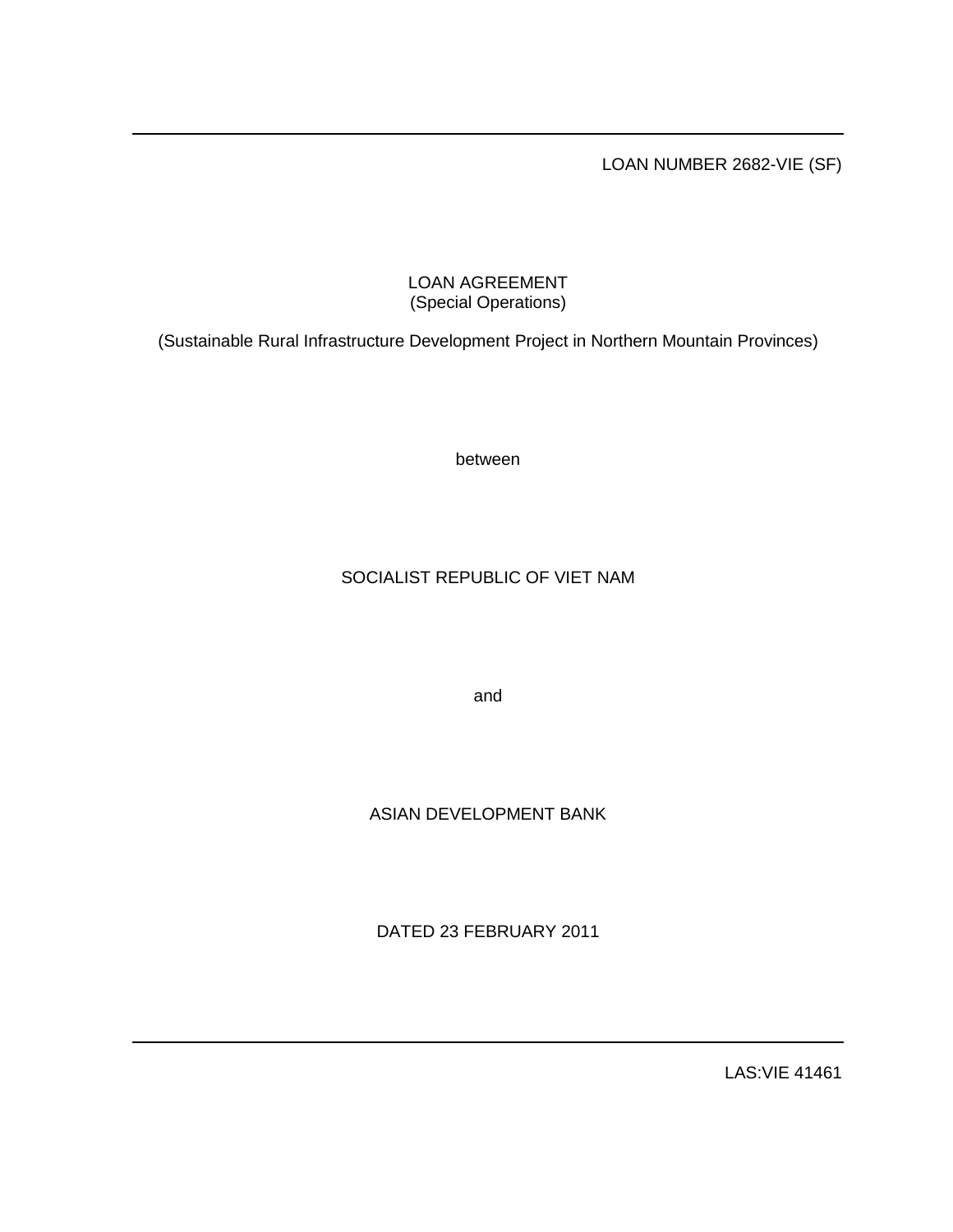# **LOAN AGREEMENT (Special Operations)**

LOAN AGREEMENT dated 23 February 2011 between SOCIALIST REPUBLIC OF VIET NAM ("Borrower") and ASIAN DEVELOPMENT BANK ("ADB").

### WHEREAS

(A) the Borrower has applied to ADB for a loan for the purposes of the Project described in Schedule 1 to this Loan Agreement;

(B) by an agreement of even date herewith between the Borrower and ADB ("Hard-Term Special Operations Loan Agreement"), ADB has agreed to lend to the Borrower from ADB's Special Funds resources an amount in various currencies equivalent to seventeen million one hundred fifty-nine thousand Special Drawing Rights (SDR17,159,000) in connection with the Project ("Hard-Term Loan"); and

(C) ADB has agreed to make a loan to the Borrower from ADB's Special Funds resources upon the terms and conditions set forth herein;

NOW THEREFORE the parties agree as follows:

# **ARTICLE I**

### **Loan Regulations; Definitions**

Section 1.01. All provisions of the Special Operations Loan Regulations of ADB, dated 1 January 2006 ("Loan Regulations"), are hereby made applicable to this Loan Agreement with the same force and effect as if they were fully set forth herein.

Section 1.02. Wherever used in this Loan Agreement, the several terms defined in the Loan Regulations have the respective meanings therein set forth unless modified herein or the context otherwise requires. Additional terms used in this Loan Agreement have the following meanings:

(a) "Commune Supervision Board" means a board to be established in a commune where a Subproject is implemented, for the purpose of supervising activities under such Subproject;

(b) "Component" means a component of the Project, each of which as more fully described in Schedule 1 to this Loan Agreement;

(c) "Consulting Guidelines" means the Guidelines on the Use of Consultants by Asian Development Bank and its Borrowers (2010, as amended from time to time);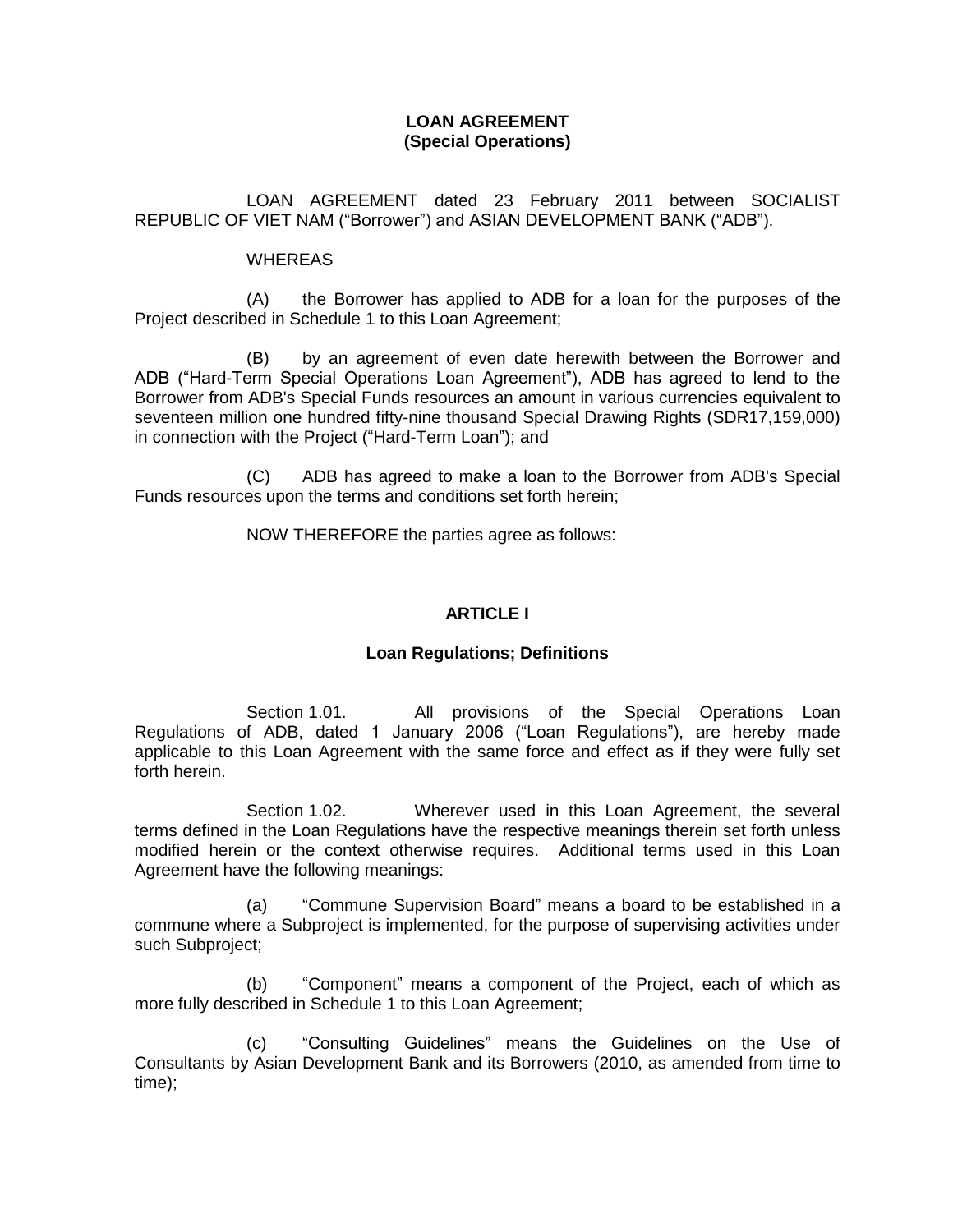(d) "Consulting Services" means the services to be financed out of the proceeds of the Loan, but excluding any services provided in relation to Goods and Works;

(e) "CPMU" means the Central Project Management Unit established within the Agriculture Projects Management Board under MARD;

(f) "DARD" means a department of agriculture and rural development of the Project province;

(g) "Goods" means equipment and materials to be financed out of the proceeds of the Loan, including related services such as transportation, insurance, installation, commissioning, training, and initial maintenance, but excluding Consulting Services;

(h) "Hard-Term Project province" means a Project province where its Subprojects will be financed mainly by the proceeds of the Hard-Term Loan, the name of which provinces is provided in the PAM;

(i) "List of Eligible Subprojects" means a list of candidate subprojects as provided in the PAM, which have been identified and agreed by the Borrower and ADB as eligible for financing under the Project;

"Loan Disbursement Handbook" means ADB's Loan Disbursement Handbook (2007, as amended from time to time);

(k) "MARD" means the Borrower's Ministry of Agriculture and Rural Development, or any successor thereto;

(l) "NGO" means a non-governmental organization;

(m) "PAM" means the project administration manual for the Project dated 10 September 2010 and agreed between MARD and ADB, as updated from time to time in accordance with the respective administrative procedures of the Borrower and ADB;

(n) "PPMU" means a provincial project management unit to be established within DARD;

(o) "Procurement Guidelines" means ADB's Procurement Guidelines (2010, as amended from time to time);

(p) "Procurement Plan" means the procurement plan for the Project dated 10 September 2010 and agreed between the Borrower and ADB, as updated from time to time in accordance with the Procurement Guidelines, the Consulting Guidelines, and other arrangements agreed with ADB;

(q) "Project Executing Agency" for the purposes of, and within the meaning of, the Loan Regulations means MARD or any successor thereto acceptable to ADB, which is responsible for the carrying out of the Project;

(r) "Project facilities" means any facilities to be constructed, provided, rehabilitated, operated and/or maintained under the Project;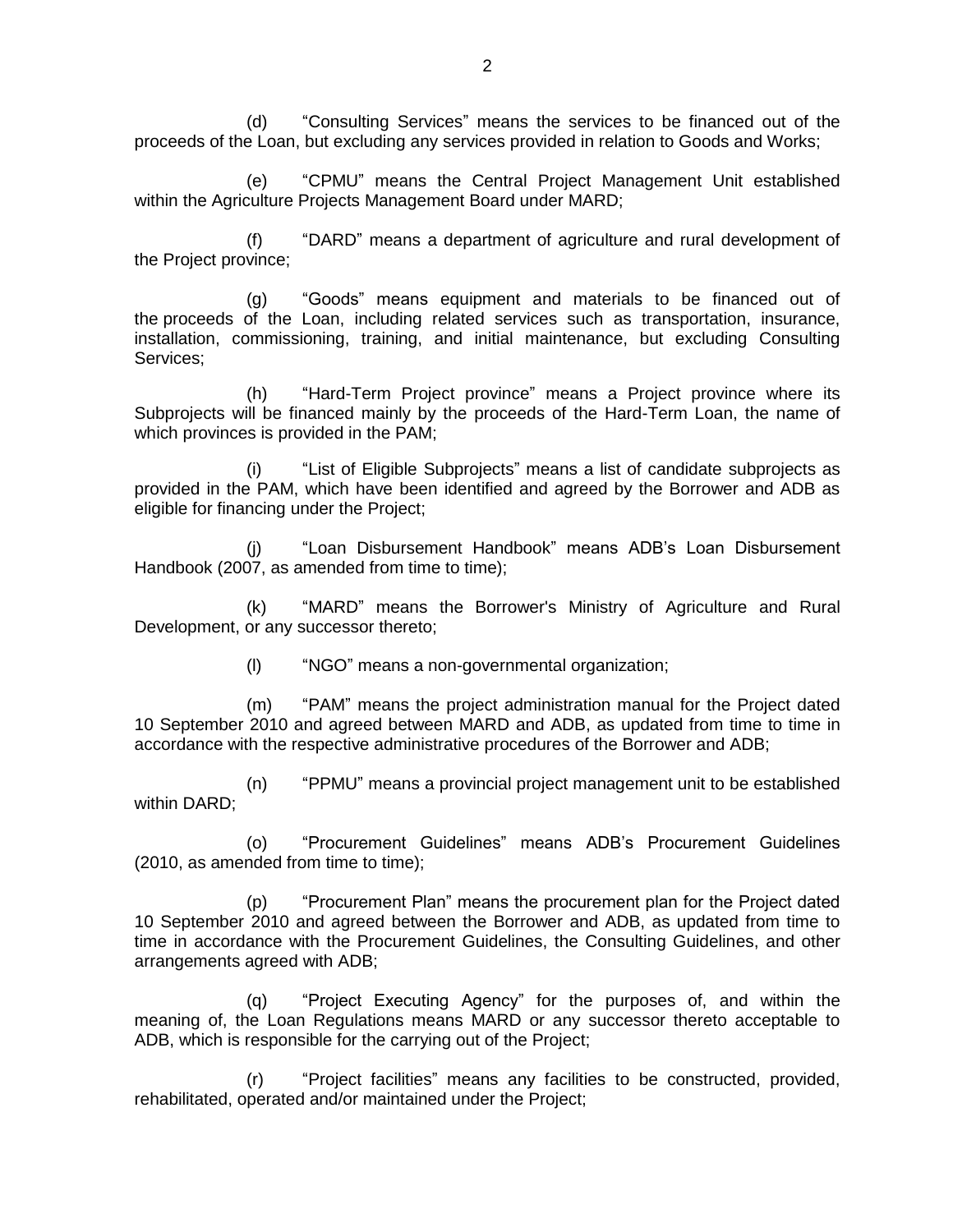(s) "Project province" means the Borrower's province where the Project is implemented;

(t) "Soft-Term Project province" means a Project province where its Subprojects will be exclusively financed by the proceeds of this Loan, the name of which provinces is provided in the PAM;

(u) "Subproject" means a subproject to be financed under the Project, as selected in accordance with paragraphs 9 to 12 of Schedule 5 to this Loan Agreement; and

(v) "Works" means construction or civil works to be financed out of the proceeds of the Loan, including services such as drilling or mapping, and project related services that are provided as part of a single responsibility or turnkey contract, but excluding Consulting Services.

# **ARTICLE II**

### **The Loan**

Section 2.01. ADB agrees to lend to the Borrower from ADB's Special Funds resources an amount in various currencies equivalent to fifty-four million one hundred sixteen thousand Special Drawing Rights (SDR54,116,000).

Section 2.02. (a) The Borrower shall pay to ADB an interest charge at the rate of 1% per annum during the grace period, and 1.5% per annum thereafter, on the amount of the Loan withdrawn from the Loan Account and outstanding from time to time.

(b) The term "grace period" as used in paragraph (a) of this Section means the period prior to the first Principal Payment Date in accordance with the amortization schedule set forth in Schedule 2 to this Loan Agreement.

Section 2.03. The interest charge and any other charge on the Loan shall be payable semiannually on 15 April and 15 October in each year.

Section 2.04. The Borrower shall repay the principal amount of the Loan withdrawn from the Loan Account in accordance with the amortization schedule set forth in Schedule 2 to this Loan Agreement.

Section 2.05. The currency of repayment of the principal amount of the Loan and the currency of payment of the interest charge for the purposes of Sections 4.03(a) and 4.04 of the Loan Regulations shall be the Dollar.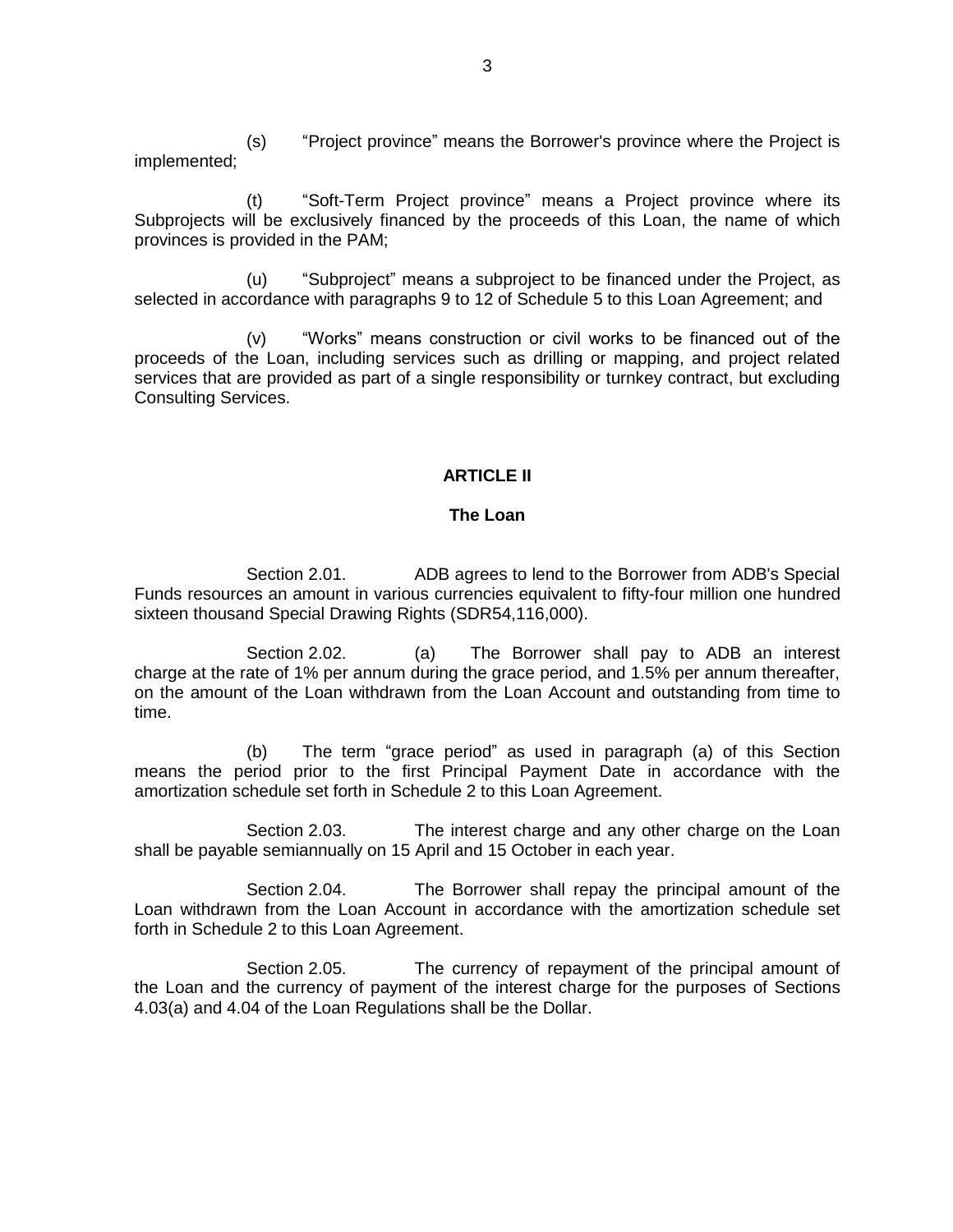### **ARTICLE III**

#### **Use of Proceeds of the Loan**

Section 3.01. The Borrower shall cause the proceeds of the Loan to be applied to the financing of expenditures on the Project in accordance with the provisions of this Loan Agreement.

Section 3.02. The proceeds of the Loan shall be allocated and withdrawn in accordance with the provisions of Schedule 3 to this Loan Agreement, as such Schedule may be amended from time to time by agreement between the Borrower and ADB.

Section 3.03. Except as ADB may otherwise agree, the Borrower shall procure or cause to be procured items of expenditure in accordance with the applicable provisions of Schedule 4 to this Loan Agreement.

Section 3.04. Withdrawals from the Loan Account in respect of Goods, Works, and Consulting Services shall be made only on account of expenditures relating to:

- (a) Goods which are produced in and supplied from and Works and Consulting Services which are supplied from such member countries of ADB as shall have been specified by ADB from time to time as eligible sources for procurement; and
- (b) Goods, Works, and Consulting Services which meet such other eligibility requirements as shall have been specified by ADB from time to time.

Section 3.05. The Loan Closing Date for the purposes of Section 8.02 of the Loan Regulations shall be 30 June 2017 or such other date as may from time to time be agreed between the Borrower and ADB.

### **ARTICLE IV**

#### **Particular Covenants**

Section 4.01. In the carrying out of the Project and operation of the Project facilities, the Borrower shall perform, or cause to be performed, all obligations set forth in Schedule 5 to this Loan Agreement.

Section 4.02. (a) The Borrower shall (i) maintain, or cause to be maintained, separate accounts for the Project; (ii) have such accounts and related financial statements audited annually, in accordance with appropriate auditing standards consistently applied, by independent auditors whose qualifications, experience and terms of reference are acceptable to ADB; (iii) furnish to ADB, as soon as available but in any event not later than 6 months after the end of each related fiscal year, certified copies of such audited accounts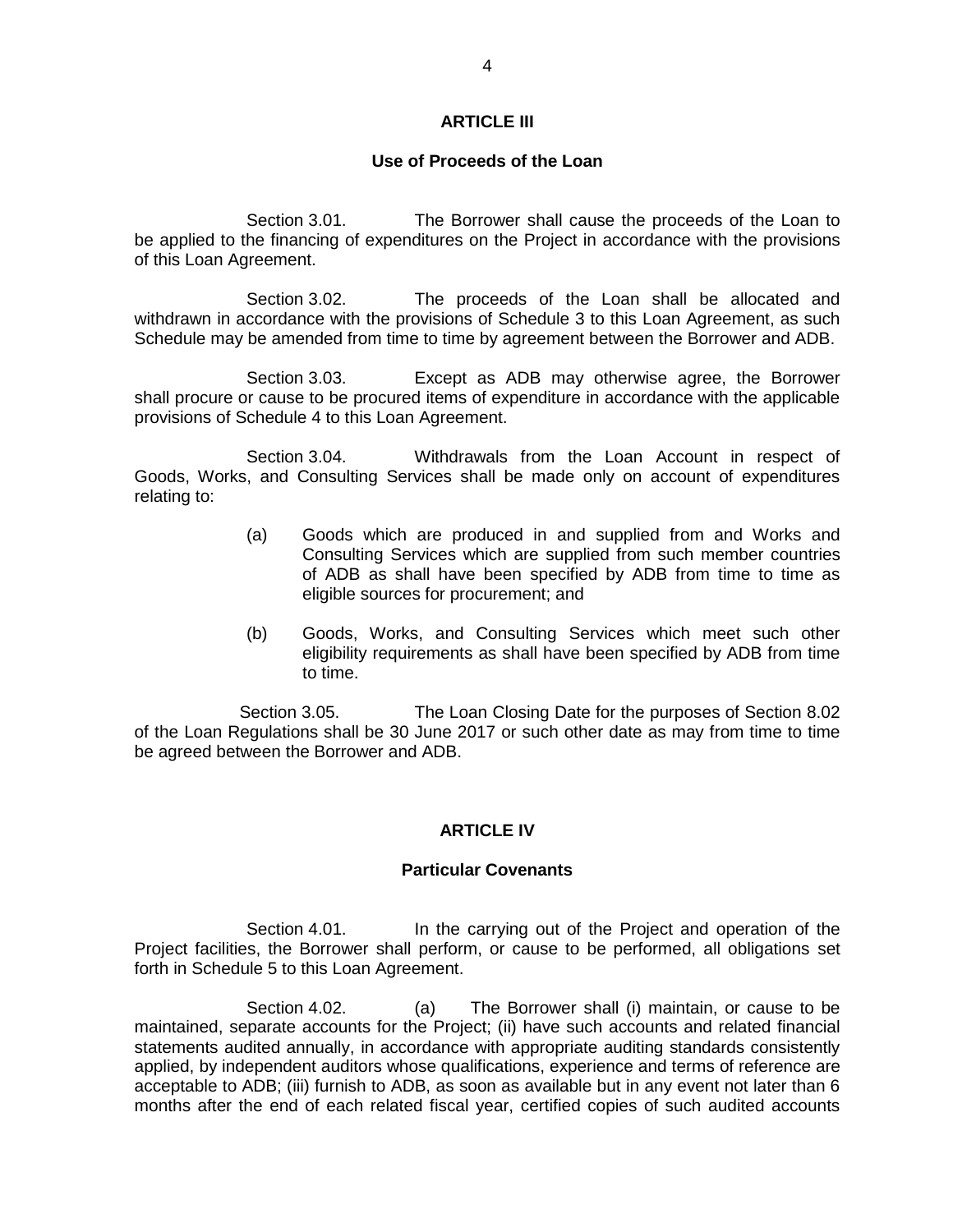and financial statements and the report of the auditors relating thereto (including the auditors' opinion on the use of the Loan proceeds and compliance with the financial covenants of this Loan Agreement as well as a separate opinion on the use of the procedures for imprest account and statement of expenditures), all in the English language; and (iv) furnish to ADB such other information concerning such accounts and financial statements and the audit thereof as ADB shall from time to time reasonably request.

(b) The Borrower shall enable ADB, upon ADB's request, to discuss the Borrower's financial statements for the Project and its financial affairs related to the Project from time to time with the auditors appointed by the Borrower pursuant to subparagraph (a) hereabove, and shall authorize and require any representative of such auditors to participate in any such discussions requested by ADB, provided that any such discussion shall be conducted only in the presence of an authorized officer of the Borrower unless the Borrower shall otherwise agree.

Section 4.03. The Borrower shall enable ADB's representatives to inspect the Project, the Goods and Works, and any relevant records and documents.

### **ARTICLE V**

#### **Suspension; Acceleration of Maturity**

Section 5.01. The following is specified as an additional event for suspension of the right of the Borrower to make withdrawals from the Loan Account for the purposes of Section 8.01(m) of the Loan Regulations: the Hard-Term Special Operations Loan Agreement shall have become liable for suspension or cancellation or shall have become repayable prior to its agreed maturity date.

Section 5.02. The following is specified as an additional event for acceleration of maturity for the purposes of Section 8.07(d) of the Loan Regulations: the event specified in Section 5.01 of this Loan Agreement shall have occurred.

### **ARTICLE VI**

#### **Effectiveness**

Section 6.01. A date ninety (90) days after the date of this Loan Agreement is specified for the effectiveness of this Loan Agreement for the purposes of Section 9.04 of the Loan Regulations.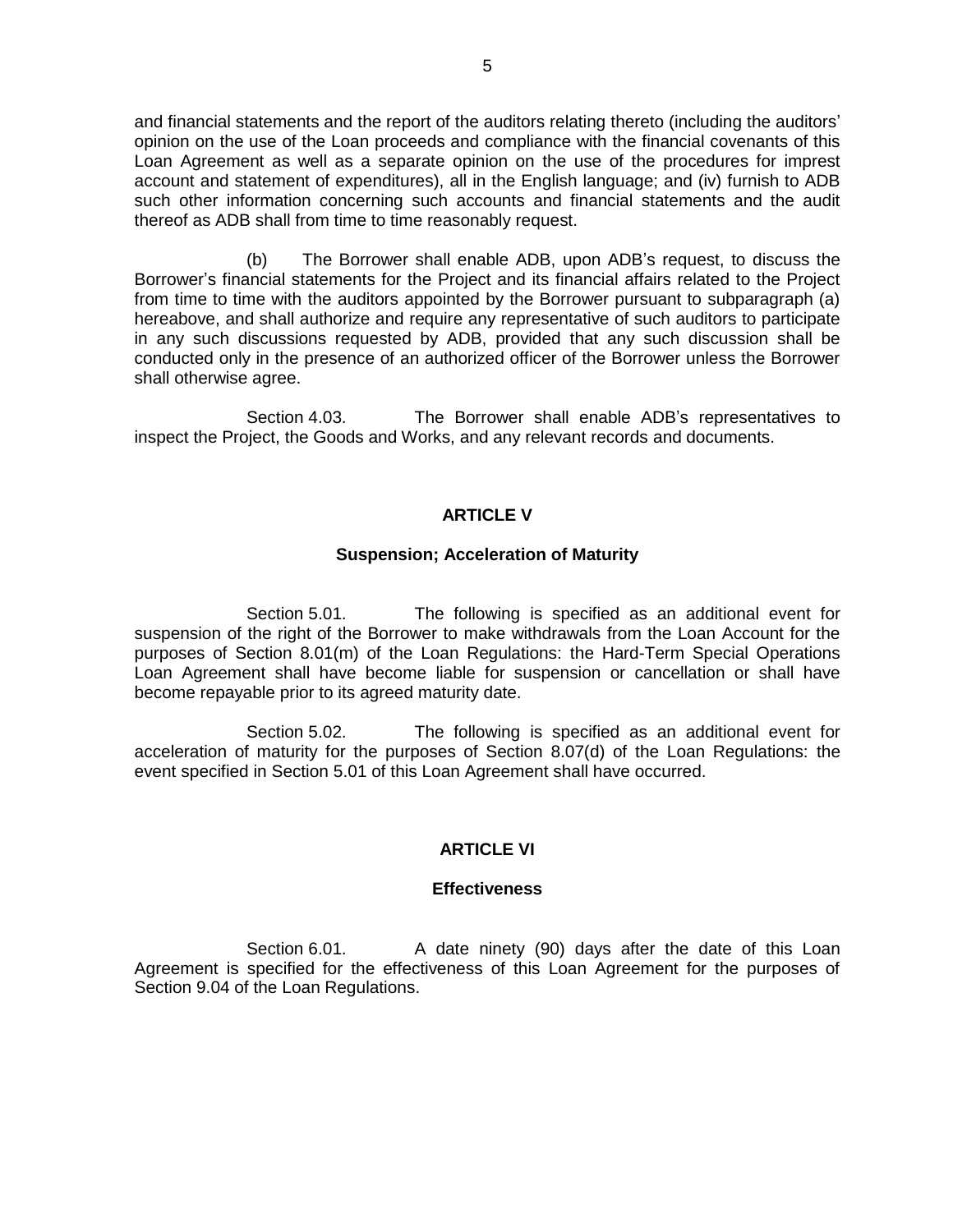## **ARTICLE VII**

#### **Miscellaneous**

Section 7.01. The Governor of State Bank of Vietnam of the Borrower is designated as representative of the Borrower for the purposes of Section 11.02 of the Loan Regulations.

Section 7.02. The following addresses are specified for the purposes of Section 11.01 of the Loan Regulations:

For the Borrower

State Bank of Vietnam 47 – 49 Ly Thai To Hanoi, Viet Nam

Facsimile Numbers:

(84-4) 38250-612 (84-4) 38258-385.

## For ADB

Asian Development Bank 6 ADB Avenue, Mandaluyong City 1550 Metro Manila, Philippines

Facsimile Numbers:

(632) 636-2444 (632) 636-2331.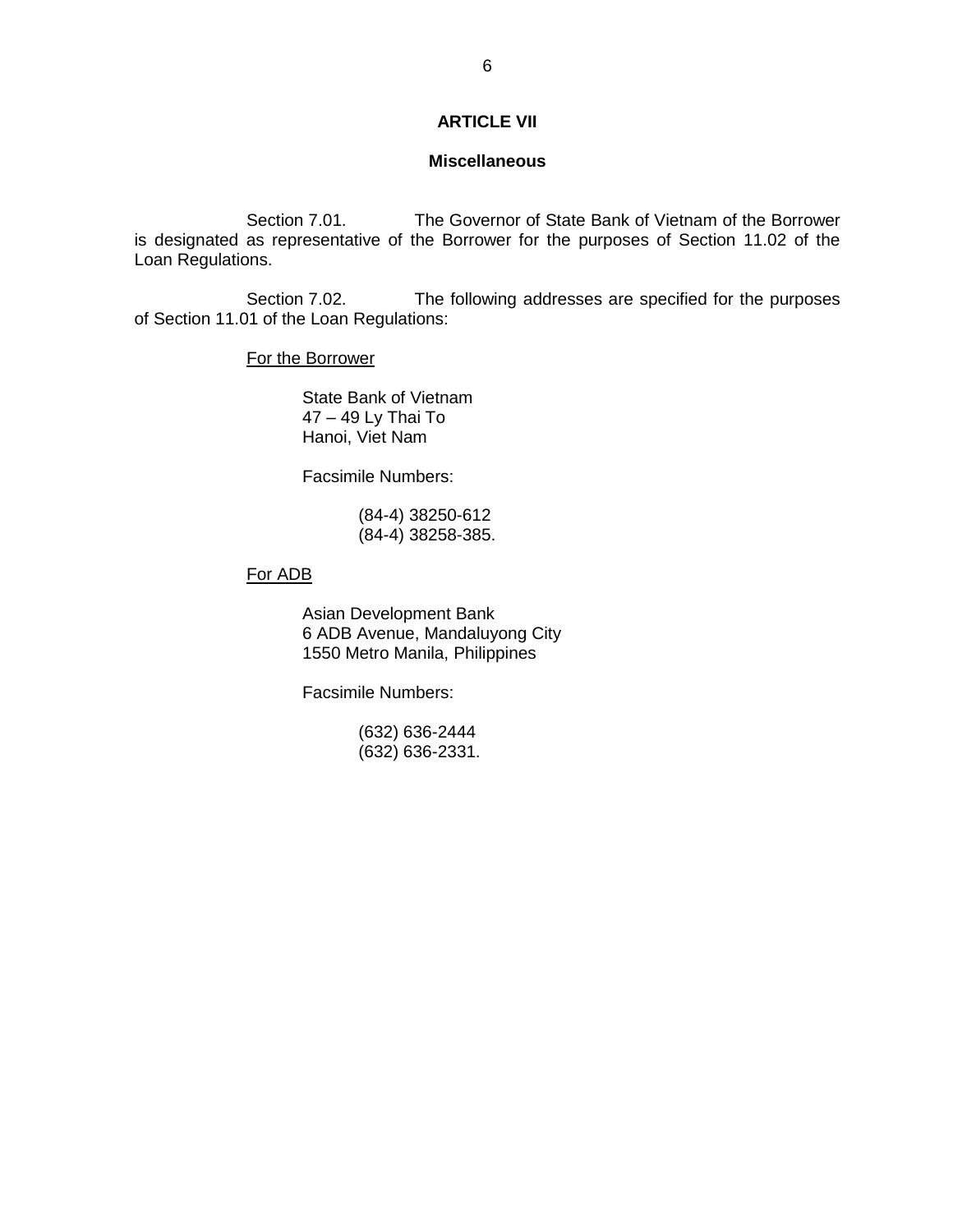IN WITNESS WHEREOF the parties hereto, acting through their representatives thereunto duly authorized, have caused this Loan Agreement to be signed in their respective names as of the day and year first above written and to be delivered at the principal office of ADB.

SOCIALIST REPUBLIC OF VIET NAM

By NGUYEN VAN GIAU

Governor State Bank of Vietnam

ASIAN DEVELOPMENT BANK

**By AYUMI KONISHI** 

Country Director Viet Nam Resident Mission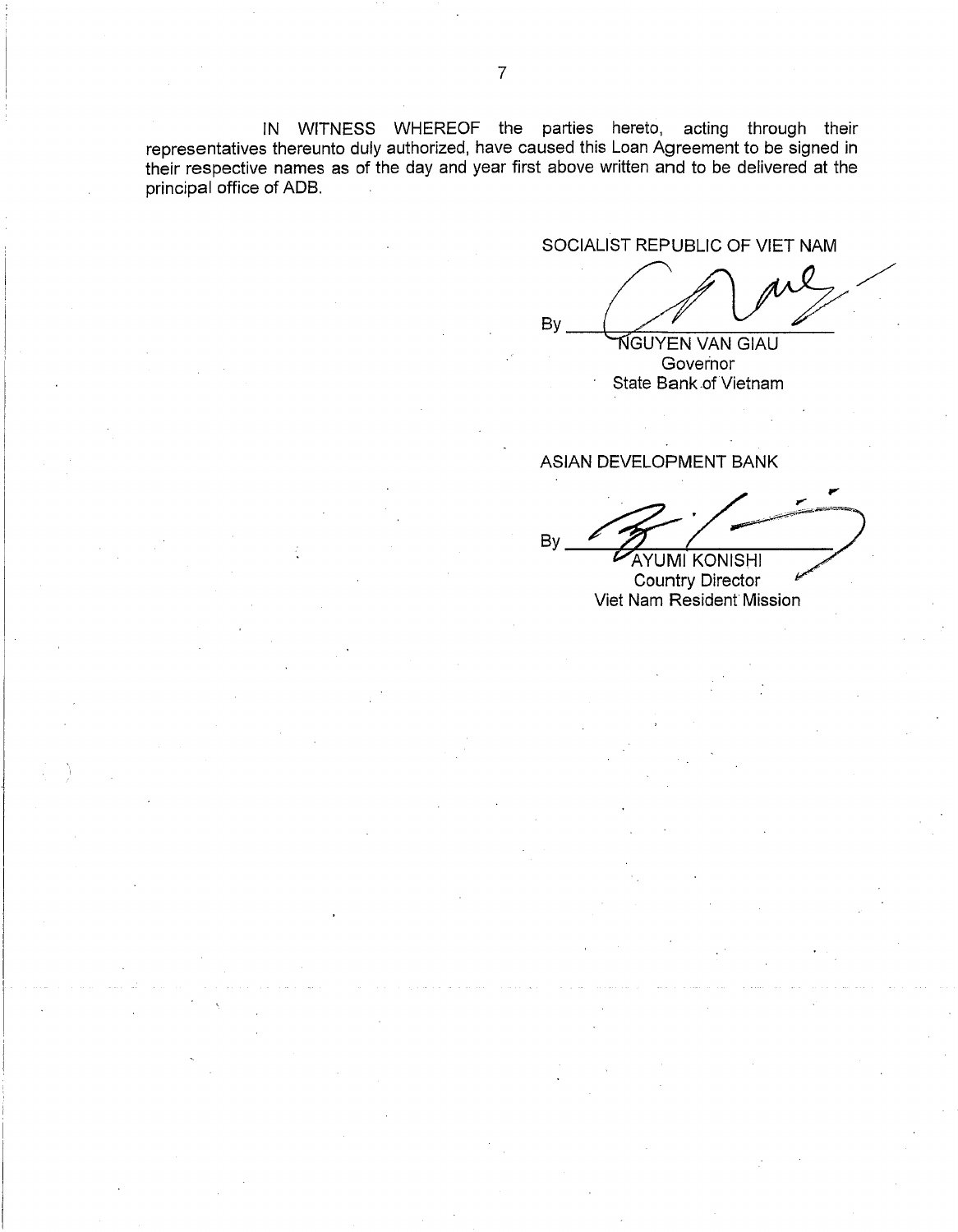# **Description of the Project**

1. The objective of the Project is to increase the poor and ethnic minorities' access to and use of priority rural infrastructure rehabilitated in accordance with designs and operational mechanisms that address sustainability and the anticipated impacts from climate change.

2. The Project shall comprise the following outputs:

**Component 1. Rural Infrastructure Improvement and Development**: carrying out Subprojects in the Project provinces, including:

- (i) rural road and market improvement;
- (ii) irrigation rehabilitation and upgrading;
- (iii) construction and rehabilitation of rural water supplies;
- (iv) river bank stabilization; and
- (v) any other initiatives to ensure the poor to participate equitably in benefits of a Subproject.

**Component 2. Capacity Building**: Building capacity of agency staff and other stakeholders involved in the Project implementation and those people responsible for operation and maintenance of infrastructure managed by the DARDs, through (i) training workshops at national and provincial levels; (ii) preparation of training material and the delivery of the same; (iii) overseas study tours to better appreciate how implementation issues are dealt with in other countries of the region; (iv) provision of consulting services to oversee the training program and to support the Project implementation; (v) follow-up training impact surveys to assist in improving the impact of the training methods; and (vi) other activities as necessary for effective Project implementation.

3. The Project is expected to be completed by 31 December 2016.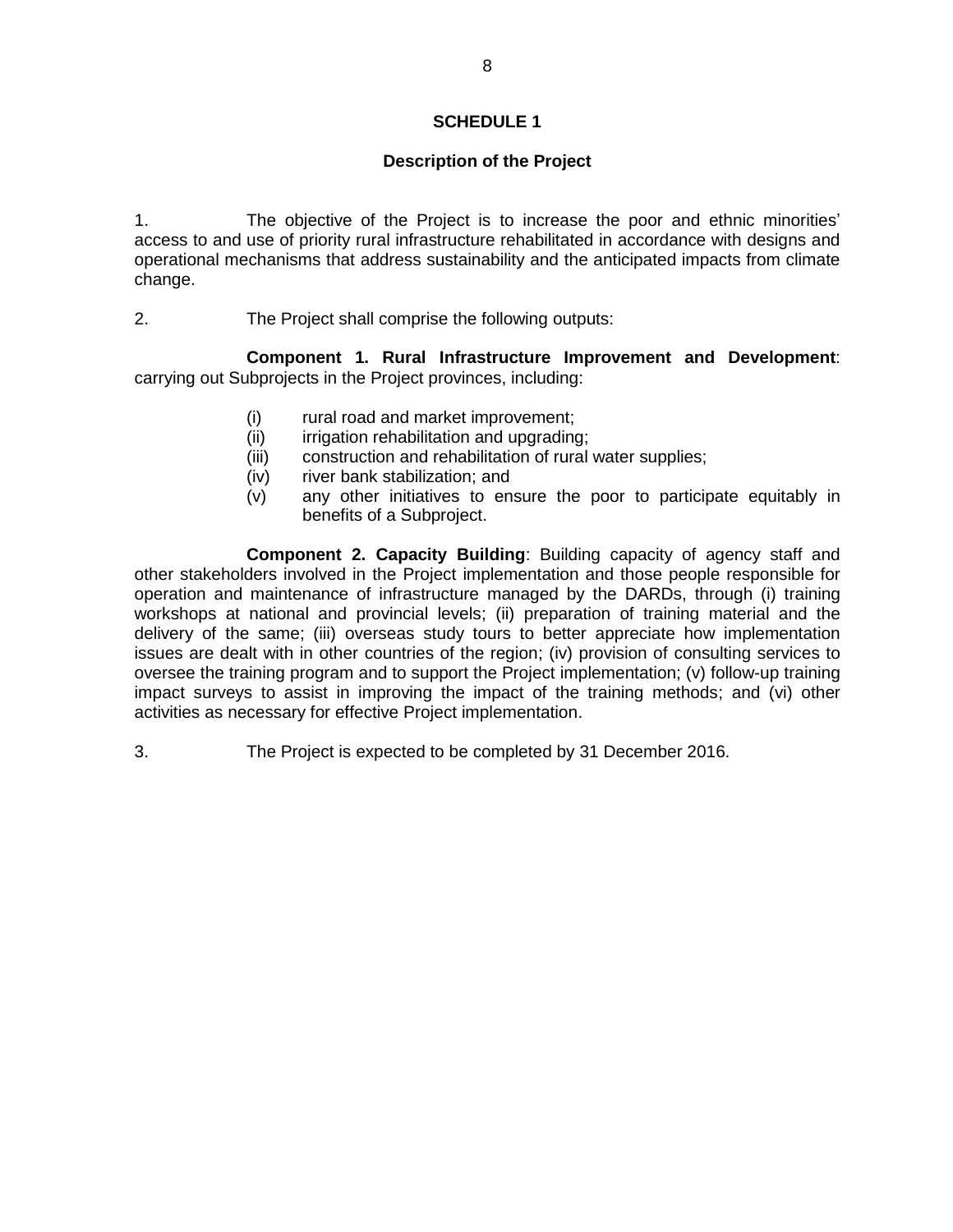# **Amortization Schedule**

#### **(Sustainable Rural Infrastructure Development Project in Northern Mountain Provinces)**

| Date Payment Due | <b>Payment of Principal</b> |
|------------------|-----------------------------|
|                  | (expressed in Special       |
|                  | Drawing Rights)*            |
|                  |                             |
| 15-Apr-2019      | 1,127,417.00                |
| 15-Oct-2019      | 1,127,417.00                |
| 15-Apr-2020      | 1,127,417.00                |
| 15-Oct-2020      | 1,127,417.00                |
| 15-Apr-2021      | 1,127,417.00                |
| 15-Oct-2021      | 1,127,417.00                |
| 15-Apr-2022      | 1,127,417.00                |
| 15-Oct-2022      | 1,127,417.00                |
| 15-Apr-2023      | 1,127,417.00                |
| 15-Oct-2023      | 1,127,417.00                |
| 15-Apr-2024      | 1,127,417.00                |
| 15-Oct-2024      | 1,127,417.00                |
| 15-Apr-2025      | 1,127,417.00                |
| 15-Oct-2025      | 1,127,417.00                |
| 15-Apr-2026      | 1,127,417.00                |
| 15-Oct-2026      | 1,127,417.00                |
| 15-Apr-2027      | 1,127,417.00                |
| 15-Oct-2027      | 1,127,417.00                |
| 15-Apr-2028      | 1,127,417.00                |
| 15-Oct-2028      | 1,127,417.00                |
| 15-Apr-2029      | 1,127,417.00                |
| 15-Oct-2029      | 1,127,417.00                |
| 15-Apr-2030      | 1,127,417.00                |
| 15-Oct-2030      | 1,127,417.00                |
| 15-Apr-2031      | 1,127,417.00                |
| 15-Oct-2031      | 1,127,417.00                |
| 15-Apr-2032      | 1,127,417.00                |
| 15-Oct-2032      | 1,127,417.00                |
| 15-Apr-2033      | 1,127,417.00                |
| 15-Oct-2033      | 1,127,417.00                |
| 15-Apr-2034      | 1,127,417.00                |
| 15-Oct-2034      | 1,127,417.00                |
| 15-Apr-2035      | 1,127,417.00                |
| 15-Oct-2035      | 1,127,417.00                |
| 15-Apr-2036      | 1,127,417.00                |
| 15-Oct-2036      | 1,127,417.00                |
| 15-Apr-2037      | 1,127,417.00                |
| 15-Oct-2037      | 1,127,417.00                |
| 15-Apr-2038      | 1,127,417.00                |
|                  |                             |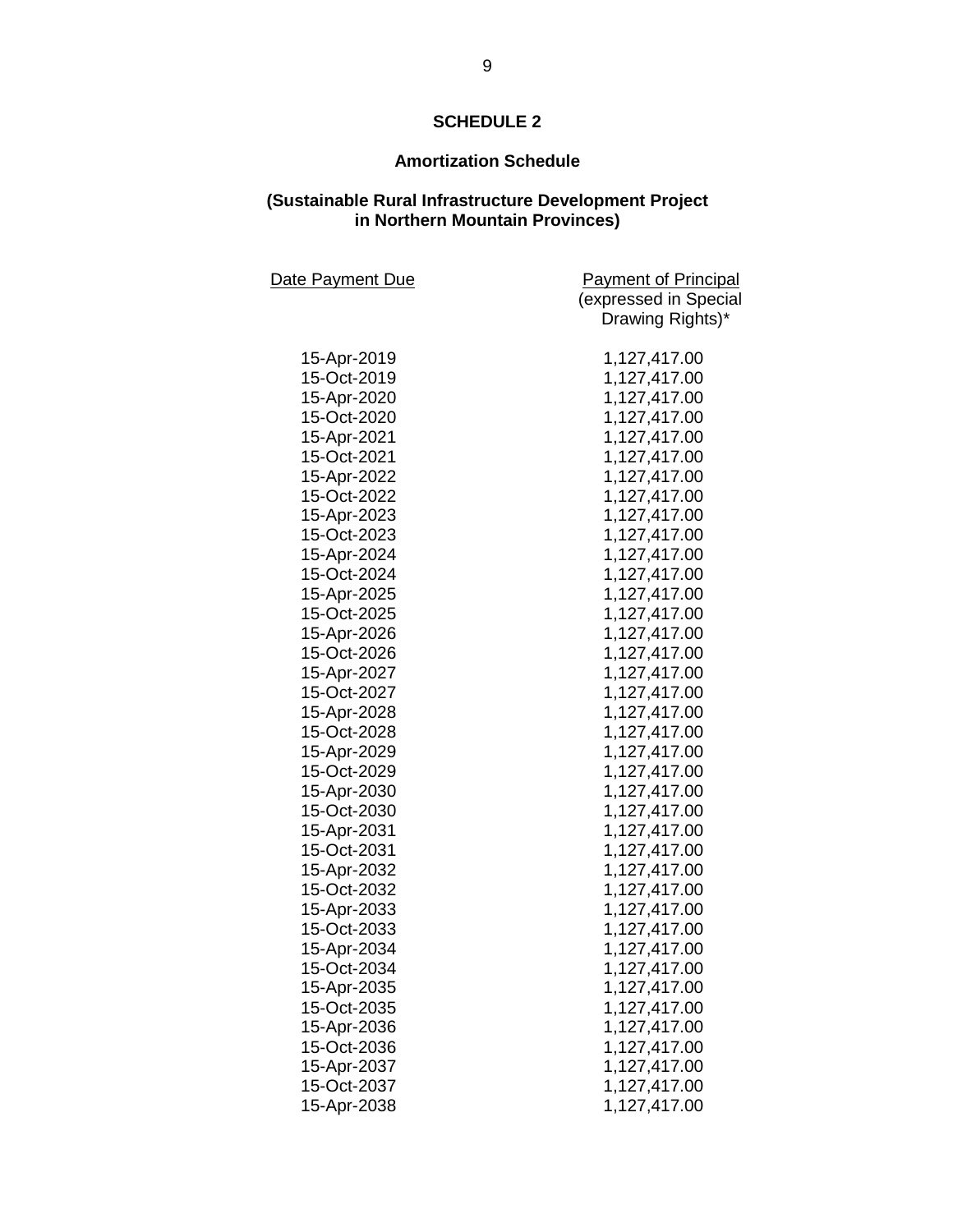# Schedule 2

| 15-Oct-2038 | 1,127,417.00  |
|-------------|---------------|
| 15-Apr-2039 | 1,127,417.00  |
| 15-Oct-2039 | 1,127,417.00  |
| 15-Apr-2040 | 1,127,417.00  |
| 15-Oct-2040 | 1,127,417.00  |
| 15-Apr-2041 | 1,127,417.00  |
| 15-Oct-2041 | 1,127,417.00  |
| 15-Apr-2042 | 1,127,417.00  |
| 15-Oct-2042 | 1,127,401.00  |
| Total       | 54,116,000.00 |
|             |               |

 $\ast$ The arrangements for payment are subject to the provisions of Sections 3.04 and 4.03 of the Loan Regulations.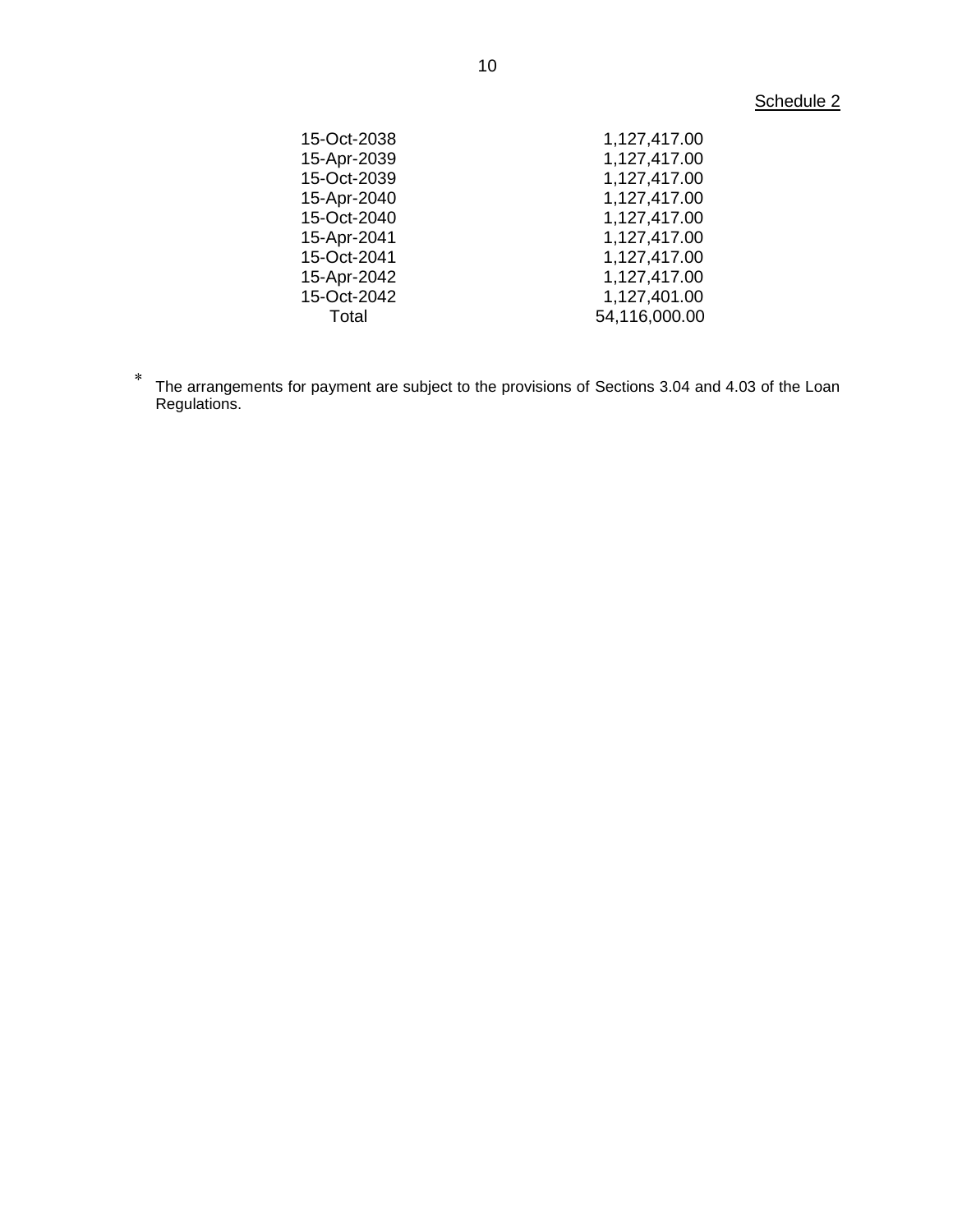# **Allocation and Withdrawal of Loan Proceeds**

## **General**

1. The table attached to this Schedule sets forth the Categories of items of expenditure to be financed out of the proceeds of the Loan and the allocation of amounts of the Loan to each such Category ("Table"). (Reference to "Category" in this Schedule is to a Category or Categories of the Table.)

### Percentages of ADB Financing

2. Except as ADB may otherwise agree, each item of expenditure shall be financed out of the proceeds of the Loan on the basis of the percentages set forth in the Table.

# Interest Charge

3. The amount allocated to Category 7 is for financing the interest charge on the Loan during the implementation period of the Project.

# **Reallocation**

4. Notwithstanding the allocation of Loan proceeds and the withdrawal percentages set forth in the Table,

(a) if the amount of the Loan allocated to any Category appears to be insufficient to finance all agreed expenditures in that Category, ADB may, by notice to the Borrower, (i) reallocate to such Category, to the extent required to meet the estimated shortfall, amounts of the Loan which have been allocated to another Category but, in the opinion of ADB, are not needed to meet other expenditures, and (ii) if such reallocation cannot fully meet the estimated shortfall, reduce the withdrawal percentage applicable to such expenditures in order that further withdrawals under such Category may continue until all expenditures thereunder shall have been made; and

(b) if the amount of the Loan allocated to any Category appears to exceed all agreed expenditures in that Category, ADB may, by notice to the Borrower, reallocate such excess amount to any other Category.

### Disbursement Procedures

5. Except as ADB may otherwise agree, the Loan proceeds shall be disbursed in accordance with the Loan Disbursement Handbook.

### Imprest Account and Statement of Expenditures

6. (a) Except as ADB may otherwise agree, the Borrower shall establish, and cause to be established, immediately after the Effective Date, (i) a first generation imprest account at a commercial bank acceptable to ADB, and (ii) a second generation imprest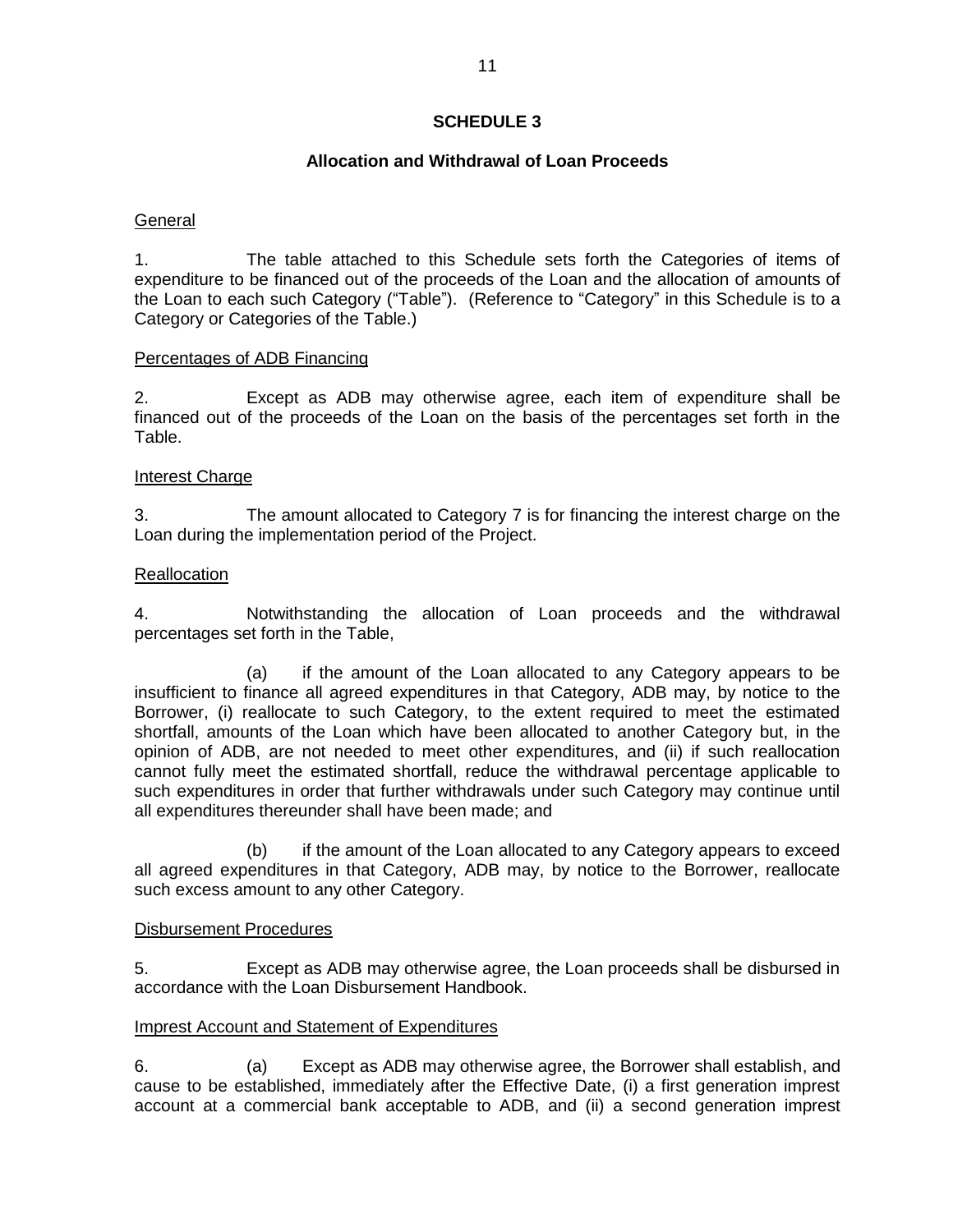account for each of Project provinces at commercial banks acceptable to ADB. The imprest accounts shall be established, managed, replenished and liquidated in accordance with the Loan Disbursement Handbook, and detailed arrangements agreed upon between the Borrower and ADB. The currency of the imprest accounts shall be the Dollar. The amount to be deposited into the first generation imprest account shall not exceed the lower of (i) the estimated expenditure to be funded through the first generation imprest account for the coming 6 months of Project implementation, or (ii) the equivalent of 10% of the Loan amount. The amount to be deposited into each second generation imprest account for a Soft-Term Project province shall not exceed the lower of (i) the estimated expenditure to be funded through the second generation imprest account for the coming 6 months of Project implementation for the respective Project province, or (ii) the equivalent of \$540,000. The amount to be deposited into each second generation imprest account for a Hard-Term Project province shall not exceed the equivalent of \$200,000.

(b) The statement of expenditures procedure may be used for reimbursement of eligible expenditures and to liquidate advances provided into the imprest accounts, in accordance with the Loan Disbursement Handbook and detailed arrangements agreed upon between the Borrower and ADB. Any individual payment to be reimbursed or liquidated under the statement of expenditures procedure shall not exceed the equivalent of \$100,000.

#### Condition for Withdrawals from Loan Account

7. Notwithstanding any other provisions of this Loan Agreement, no withdrawals shall be made from the Loan Account for a particular Project province until, in such a province, a PPMU has been established within its DARD, with key staff appointed including safeguard officers who will be responsible for monitoring safeguard compliance during Subproject design and implementation.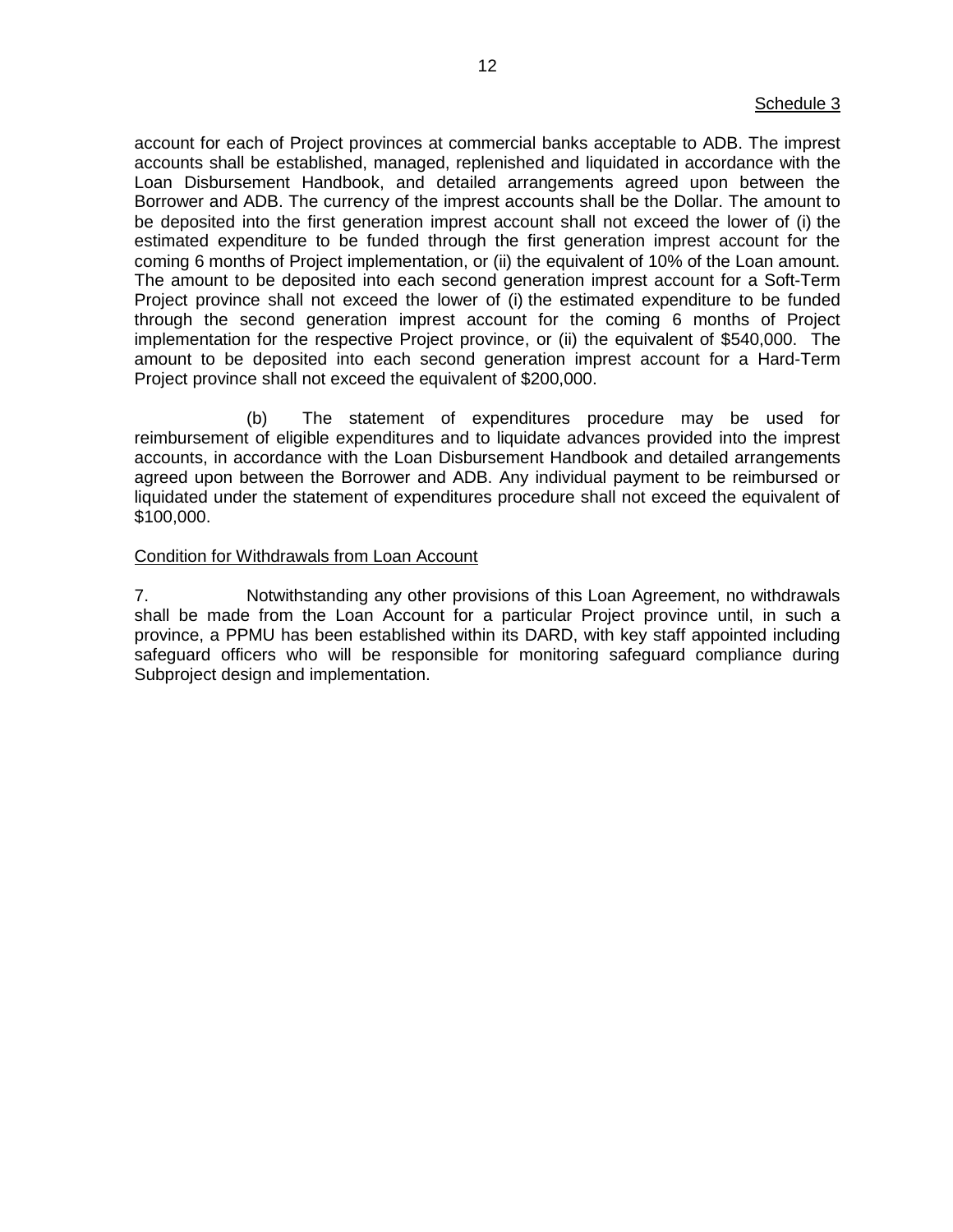| <b>ALLOCATION AND WITHDRAWAL OF LOAN PROCEEDS</b><br>(Sustainable Rural Infrastructure Development Project in Northern Mountain Provinces) |                               |                                                             |                      |                                                                                      |  |  |
|--------------------------------------------------------------------------------------------------------------------------------------------|-------------------------------|-------------------------------------------------------------|----------------------|--------------------------------------------------------------------------------------|--|--|
| <b>CATEGORY</b>                                                                                                                            |                               |                                                             | <b>ADB FINANCING</b> |                                                                                      |  |  |
| <b>Number</b>                                                                                                                              | <b>Item</b>                   | <b>Total Amount Allocated</b><br>for ADB Financing<br>(SDR) |                      | <b>Percentage and Basis for</b><br><b>Withdrawal from the Loan</b><br><b>Account</b> |  |  |
|                                                                                                                                            |                               | Category                                                    | <b>Subcategory</b>   |                                                                                      |  |  |
| 1                                                                                                                                          | <b>Works</b>                  | 39,360,000                                                  |                      | 90 percent of total expenditure<br>claimed                                           |  |  |
| 2                                                                                                                                          | <b>Equipment and Vehicles</b> | 747,000                                                     |                      |                                                                                      |  |  |
| 2A                                                                                                                                         | Equipment                     |                                                             |                      | 80.5 percent of total<br>347,000 expenditure claimed                                 |  |  |
| 2B                                                                                                                                         | Vehicles                      |                                                             | 400,000 claimed      | 70 percent of total expenditure                                                      |  |  |
| 3                                                                                                                                          | Training                      | 889,000                                                     |                      | 100 percent of total expenditure<br>claimed*                                         |  |  |
| 4                                                                                                                                          | <b>Study Tour</b>             | 189,000                                                     |                      | 100 percent of total expenditure<br>claimed*                                         |  |  |
| 5                                                                                                                                          | <b>Consulting Services</b>    | 2,571,000                                                   |                      | 97.5 percent of total<br>expenditure claimed                                         |  |  |
| 6                                                                                                                                          | Implementation<br>Management  | 8,859,000                                                   |                      | 82.3 percent of total<br>expenditure claimed                                         |  |  |
| $\overline{7}$                                                                                                                             | <b>Interest Charge</b>        | 1,501,000                                                   |                      | 100 percent of amounts due                                                           |  |  |
|                                                                                                                                            | Total                         | 54,116,000                                                  |                      |                                                                                      |  |  |

# **TABLE**

\* Exclusive of taxes and duties imposed within the territory of the Borrower.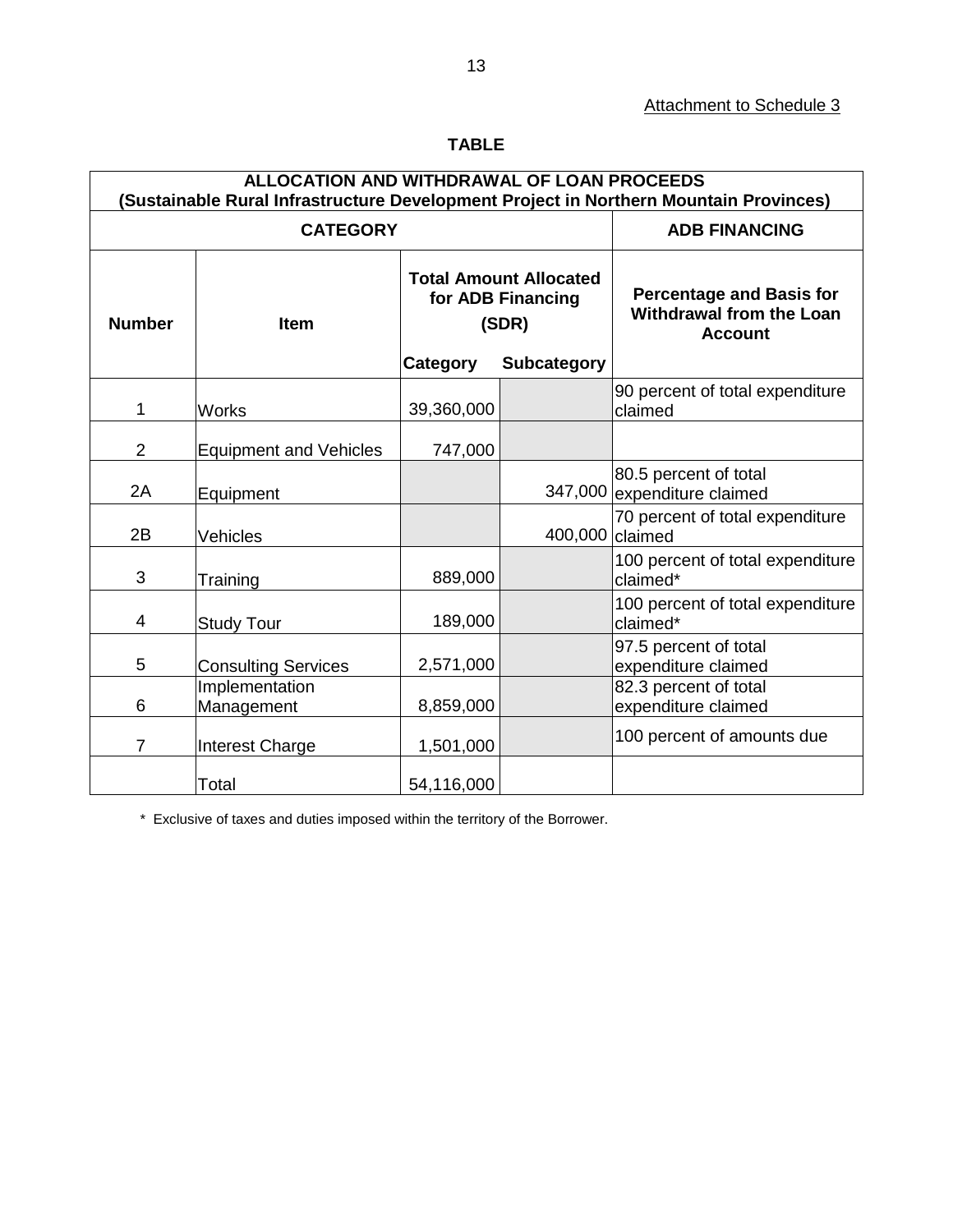# **Procurement of Goods, Works and Consulting Services**

# **General**

1. The procurement of Goods, Works and Consulting Services shall be subject to and governed by the Procurement Guidelines, and the Consulting Guidelines, respectively.

2. All terms used and not otherwise defined in this Loan Agreement have the meanings provided in the Procurement Guidelines and/or the Consulting Guidelines, as applicable.

# Procurement of Goods and Works

3. Except as ADB may otherwise agree, Goods and Works shall only be procured on the basis of the methods of procurement set forth below:

- (a) International Competitive Bidding;
- (b) National Competitive Bidding; and
- (c) Shopping.

4. The methods of procurement are subject to, among other things, the detailed arrangements and threshold values set forth in the Procurement Plan. The Borrower may only modify the methods of procurement or threshold values with the prior agreement of ADB, and modifications must be set out in updates to the Procurement Plan.

## Domestic Preference

5. The Borrower may grant a margin of preference in the evaluation of bids under international competitive bidding in accordance with paragraphs 2.55(a) and 2.56 of the Procurement Guidelines for domestically manufactured Goods and paragraphs 2.55(b) and 2.56 of the Procurement Guidelines for domestic Works.

### National Competitive Bidding

6. The Borrower and ADB shall ensure that, prior to the commencement of any procurement activity under national competitive bidding, the Borrower's national competitive bidding procedures are consistent with the Procurement Guidelines. Any modifications or clarifications to such procedures agreed between the Borrower and ADB shall be set out in the Procurement Plan. Any subsequent change to the agreed modifications and clarifications shall become effective only after approval of such change by the Borrower and ADB.

### Selection of Consulting Services

7. Except as ADB may otherwise agree, and except as set forth in the paragraph below, the Borrower shall apply quality- and cost-based selection for selecting and engaging consulting services.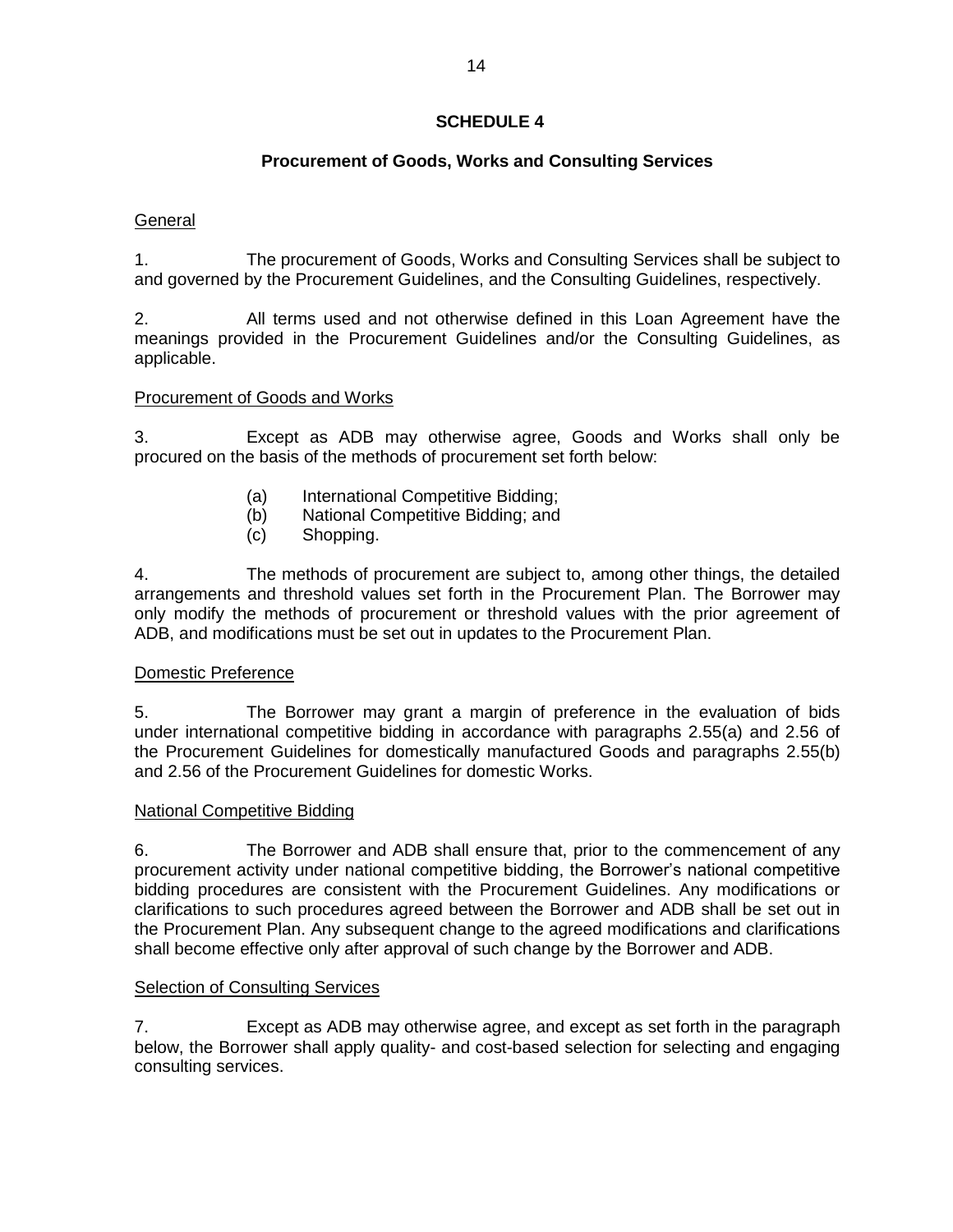8. The Borrower shall apply the following method for selecting and engaging the specified consulting services, in accordance with, among other things, the procedures set forth in the Procurement Plan: Consultant Qualification Selection for road safety, safeguard and impact monitoring.

9. The Borrower may recruit the individual consultants, if required and acceptable to ADB, in accordance with procedures acceptable to ADB for recruiting individual consultants.

### Industrial or Intellectual Property Rights

10. (a) The Borrower shall ensure that all Goods and Works procured (including without limitation all computer hardware, software and systems, whether separately procured or incorporated within other goods and services procured) do not violate or infringe any industrial property or intellectual property right or claim of any third party.

(b) The Borrower shall ensure that all contracts for the procurement of Goods and Works contain appropriate representations, warranties and, if appropriate, indemnities from the contractor or supplier with respect to the matters referred to in subparagraph (a) of this paragraph.

11. The Borrower shall ensure that all ADB-financed contracts with consultants contain appropriate representations, warranties and, if appropriate, indemnities from the consultants to ensure that the Consulting Services provided do not violate or infringe any industrial property or intellectual property right or claim of any third party.

### ADB's Review of Procurement Decisions

12. Contracts procured under international competitive bidding procedures and contracts for Consulting Services shall be subject to prior review by ADB, unless otherwise agreed between the Borrower and ADB and set forth in the Procurement Plan.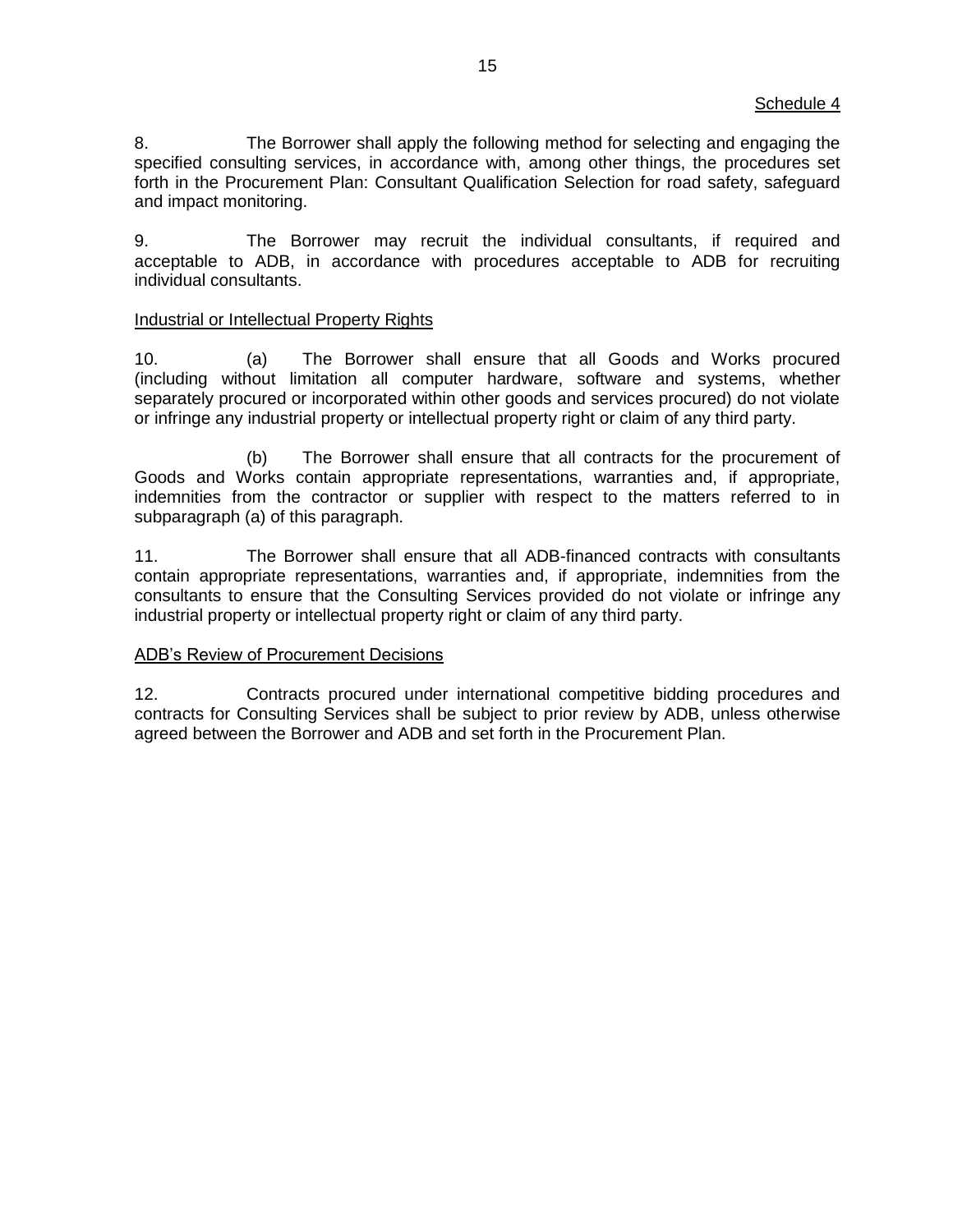# **Execution of Project and Operation of Project Facilities; Financial Matters**

### Implementation Arrangements

1. The Borrower shall ensure that the Project is implemented in accordance with the detailed arrangements set forth in the PAM. Any subsequent change to the PAM shall become effective only after approval of such change by MARD and ADB. In the event of any discrepancy between the PAM and this Loan Agreement, the provisions of this Loan Agreement shall prevail.

# **Environment**

2. The Borrower shall ensure that the Project facilities are constructed and operated in compliance with the Borrower's applicable environmental laws and regulations and ADB's *Safeguard Policy Statement* (2009), and that no Subprojects with significant adverse environmental impacts are financed under the Project. In particular, the Borrower shall ensure that Subprojects are carried out in accordance with environmental assessment procedures provided in the environmental assessment and review framework as agreed between the Borrower and ADB.

# Resettlement

3. The Borrower shall ensure that no Subprojects which meet the ADB's Category A resettlement criteria as defined in the *Safeguard Policy Statement*, are included in the List of Eligible Subprojects, and that no Subproject with Category A resettlement criteria is financed under the Project.

4. Prior to the commencement of any resettlement activities under a Subproject with Category B resettlement criteria, the Borrower shall prepare or update as the case may be, and submit to ADB for approval, the relevant resettlement plans in accordance with the Resettlement Framework as agreed between the Borrower and ADB, the Borrower's relevant laws and regulations and ADB's *Safeguard Policy Statement*. The Borrower shall not issue a notice to commence civil works in a particular Subproject, until (a) compensation payment and relocation of the affected people in such particular Subproject, if any, have been completed satisfactorily in accordance with the respective resettlement plan; (b) rehabilitation assistance has been in place; and (c) such Subproject is free of all encumbrances.

### Vulnerable Groups

5. The Borrower shall ensure that Subprojects do not adversely affect ethnic minorities, households headed by women, disabled, elderly or other similarly vulnerable groups, and that rights and needs of ethnic minorities are fully addressed in accordance with ADB's relevant policies. In particular, the Project shall be carried out in accordance with the Indigenous Peoples Development Framework, as agreed between the Borrower and ADB. For Subprojects in which ethnic minorities are present and affected, an Indigenous Peoples Plan shall be prepared in accordance with the Indigenous Peoples Planning Framework. The Borrower shall ensure that, measures to improve the welfare of ethnic minorities are built into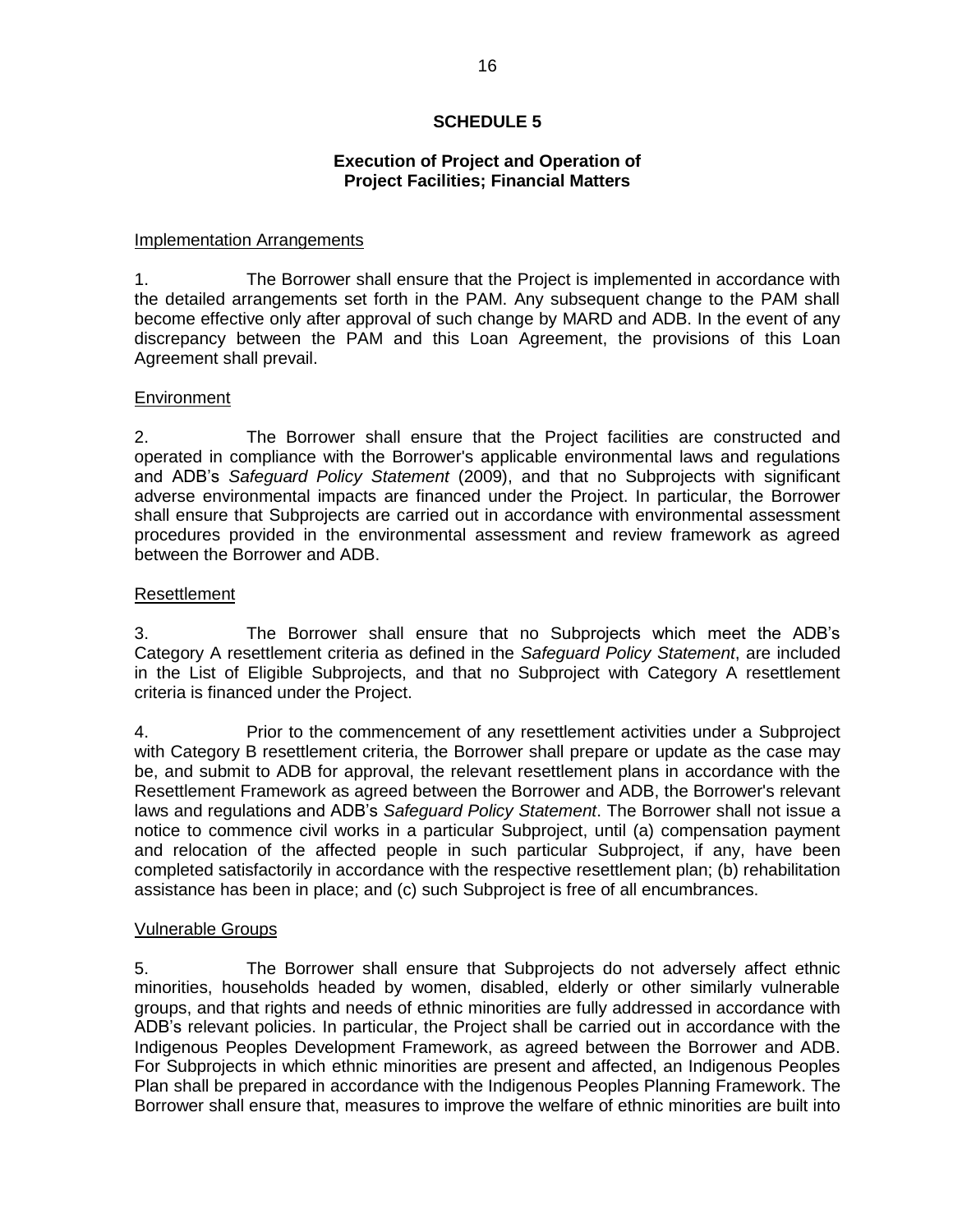the overall Subproject design where the ethnic minority population exceeds 60% and no negative impacts on such ethnic minorities are expected.

#### Gender and Development

6. The Borrower shall ensure implementation of the Subproject specific gender action plans prepared under the overall principles of the Project-wide Gender Action Plan. MARD shall ensure that the gender mainstreaming activities are incorporated into the Project design and undertaken during project implementation. Such activities shall include (a) women's participation in the consultation and participatory process through the inclusion of representatives of the commune level Women's Union on the Commune Supervision Board; (b) the opportunity for women to participate in Subproject construction activities on the basis of equal pay for work of equal value; (c) the opportunity for women to participate in post-construction Subproject operation and maintenance activities on the basis of equal pay for work of equal value; (d) pro-poor activities specifically focused on women's needs; (e) equal opportunity for men and women to attend training courses and sessions under Component 2; (f) the inclusion of a social specialist in the Project implementation consulting team to address gender issues, where necessary; and (g) the proposed use of genderdisaggregated data in the benefit monitoring aspects of Project monitoring and evaluation.

#### Governance and Anticorruption

7. The Borrower shall ensure that (a) periodic inspections of the Project contractor's activities related to fund withdrawals and settlements are carried out; (b) relevant provisions of ADB's *Anticorruption Policy* (1998, as amended to date) are included in all bidding documents for the Project; and (c) contracts, financed under the Project, include provisions specifying the right of ADB to audit and examine the records and accounts of MARD and Project provinces, contractors, suppliers, consultants, and other service providers as they relate to the Project.

8. Within 2 months of the Effective Date, MARD shall create a Project website, accessible by the general public, to disclose information about various matters concerning the Project, including general project information, procurement, project progress, and contact details in the English and Vietnamese languages. The website shall also provide a link to ADB's Integrity Unit (http://www.adb.org/Integrity/complaint.asp) for reporting to ADB any grievances or allegations of corrupt practices arising out of the Project and Project activities. With regard to procurement, the website shall include information on the list of participating bidders, name of the winning bidder, basic details on bidding procedures adopted, amount of contract awarded, and the list of Goods, Works and Consulting Services procured.

### Subproject Eligibility and Priority

9. Except as provided in paragraph 12 below, the Borrower shall ensure that only candidate subprojects listed in the List of Eligible Subprojects are considered for financing under the Project.

10. The Borrower shall ensure that candidate subprojects in each province are taken up in the order of priority indicated in the List of Eligible Subprojects, and shall carry out feasibility studies and detailed design for such candidate subprojects.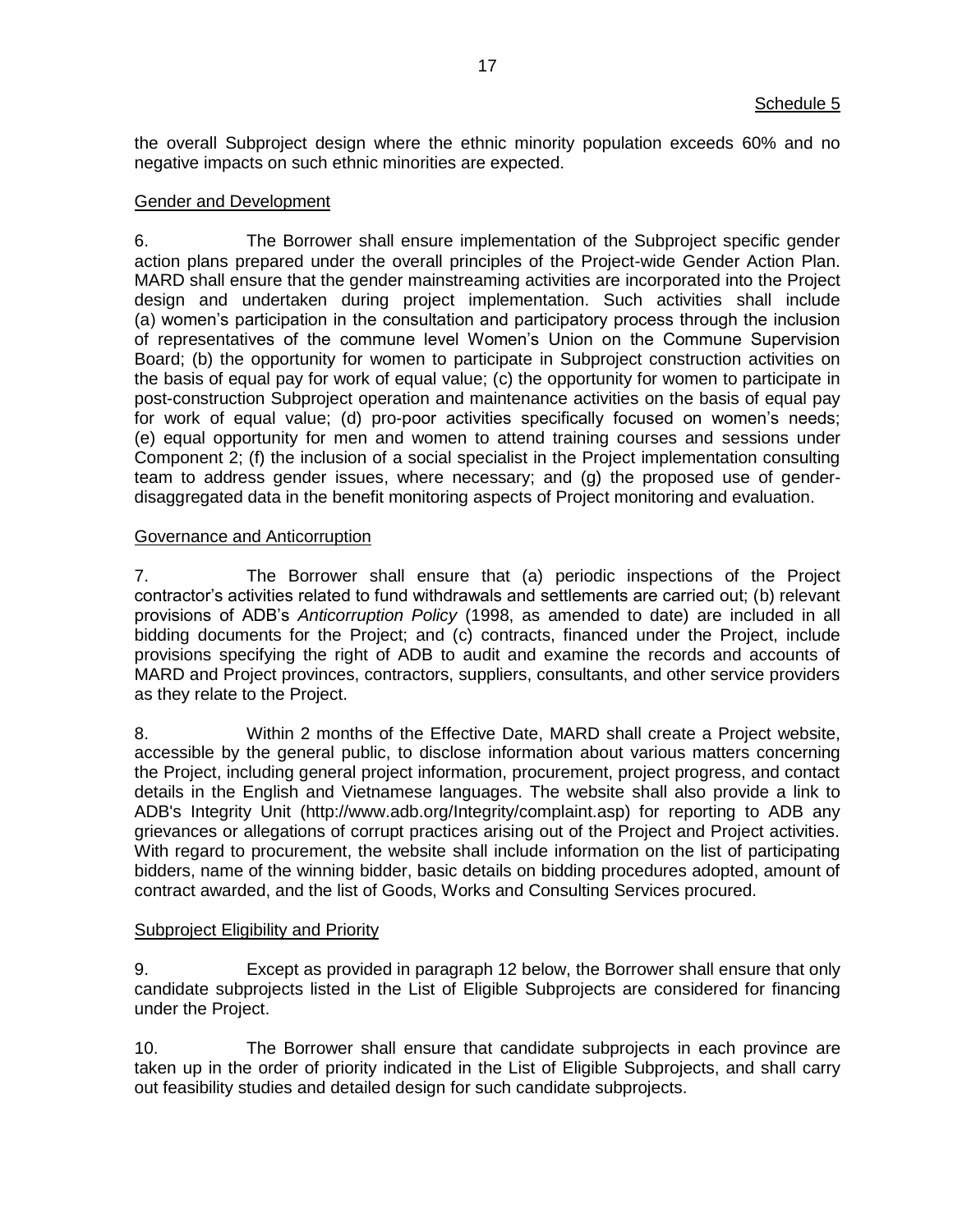# Feasibility Study Review

11. After completion of the feasibility studies as mentioned in paragraph 10 above, candidate subprojects shall be taken up for physical implementation in accordance with the procedures provided in the PAM. MARD, through the CPMU, shall ensure that candidate subprojects are financed only if they meet the following criteria:

- a) a Subproject is shown to be technically feasible and the expected benefits have been clearly identified. If the estimated economic rate of return is below 10% a significant level of unquantifiable benefits will have been documented;
- b) procurement packages have been clearly identified as well as the methods of procurement, cost estimates have been clearly identified and recorded and all sources of funding have been identified and agreed/confirmed;
- c) the relevant Subproject investment report contains a detailed financing plan for operation and maintenance, including: the operations company is specified, and both a sufficient budget amount and corresponding source of funding are specified and agreed upon by the relevant Project province and other concerned parties;
- d) public hearings on the Subproject proposal have been held in concerned communes, and measures for future public consultation and supervision by the relevant Commune Supervision Board are clearly spelled out;
- e) a Subproject is shown to have no major negative environmental or social impacts, and mitigation measures have been defined for minor impacts;
- f) a Subproject is shown to have no significant resettlement impacts, and if such Subproject is categorized as Category B, a resettlement plan has been prepared in accordance with the Resettlement Framework, and Borrower's laws and regulations, and ADB's *Safeguard Policy Statement*; and
- g) where necessary, a Resettlement-Indigenous People's Development Plan has been prepared.

12. In case that a candidate subproject does not meet the criteria provided in paragraph 11 above, it shall be replaced by the next priority candidate subproject for the respective Project province under the List of Eligible Subprojects. If candidate subprojects not listed in the List of Eligible Subprojects are to be considered, they shall be examined and screened by MARD with the support from an independent consultant acceptable to both ADB and the Borrower, and submitted to ADB for approval.

# Community Awareness and Beneficiary Participation

13. MARD shall ensure that Project provinces promote active community awareness and stakeholder participation in the design, implementation and performance monitoring of Subprojects, through (a) disseminating the nature of the proposed Project works in open public forums, (b) establishing a mechanism for public consultation, and (c) financing the operations of the Commune Supervision Board during project physical implementation activities. The Commune Supervision Board shall include representation from